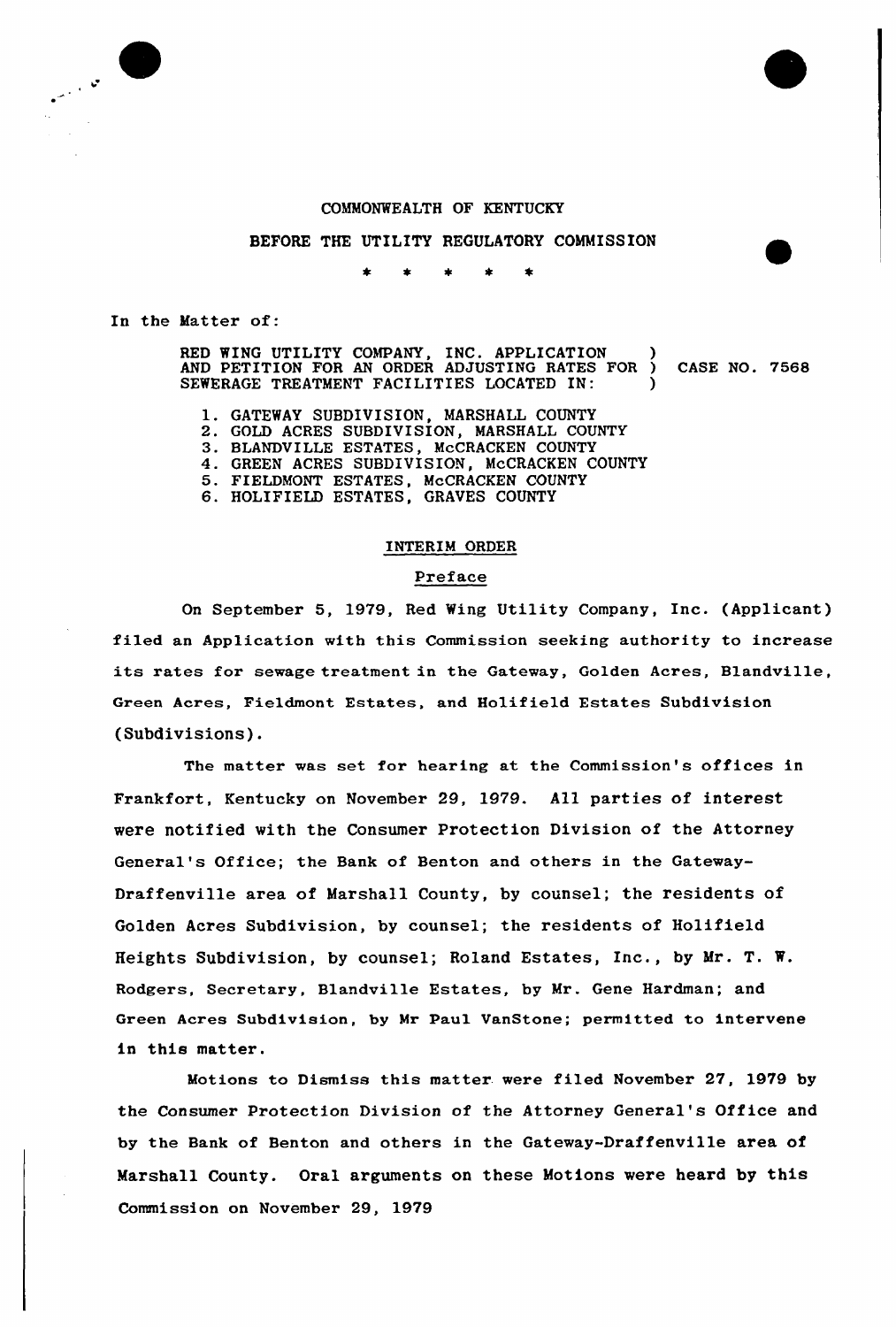

al

This Commission, after consideration of all motions pending, the evidence of record herein and oral arguments presented by all parties hereto and being advised is of the opinion and finds as follows:

l. That the portion of the Motion of the Division of Consumer Protection dealing with the time span from the end of the Test Period to the date of filing (Motion-Item 1) should be overruled.

2. That the Applicant should file with the Commission the following for each of the treatment plants it operates:

(a) <sup>A</sup> copy of a valid third-party beneficiary agreement as required by 807 KAR 25:060, Section  $3(2)(a)$ .

(b) <sup>A</sup> comparative income statement as required by 807 KAR 25:060, Section 3(2)(b).

(c) <sup>A</sup> detailed analysis of any expenses contained in the comparative income statment which represent an allocation or proration of the total expense as required hy 807 KAR 25:060, Section 3(2)(c).

(d) <sup>A</sup> detailed Depreciation Schedule as required by 807 KAR 25:060, Section 3(2)(d).

(e) Copies of all contracts entered into by the Applicant as required by 807 KAR 25:060, Section  $3(2)(e)$ .

(f) <sup>A</sup> description of the Applicant's property and facilities as required by 807 KAR 25:060, Section 3(2)(f).

(g) <sup>A</sup> detailed customer listing as required by 807 KAR 25:060, Section  $3(2)(g)$ .

(h) <sup>A</sup> projection as to the anticipated increase in customers for 1980, 1981, and 1982.

(i) <sup>A</sup> copy of the Applicant's tax returns for 1977, 1978, and 1979.

(j) <sup>A</sup> complete explanation of the Applicant's business relationships with any other parties or businesses as require by 807 KAR 25:060, Section  $3(2)(j)$ .

(k) Copies of all outstanding notos, to be accompanied by a description outlining the reason for the indebtedness and the disposition of all funds generated by the notes.

 $-2-$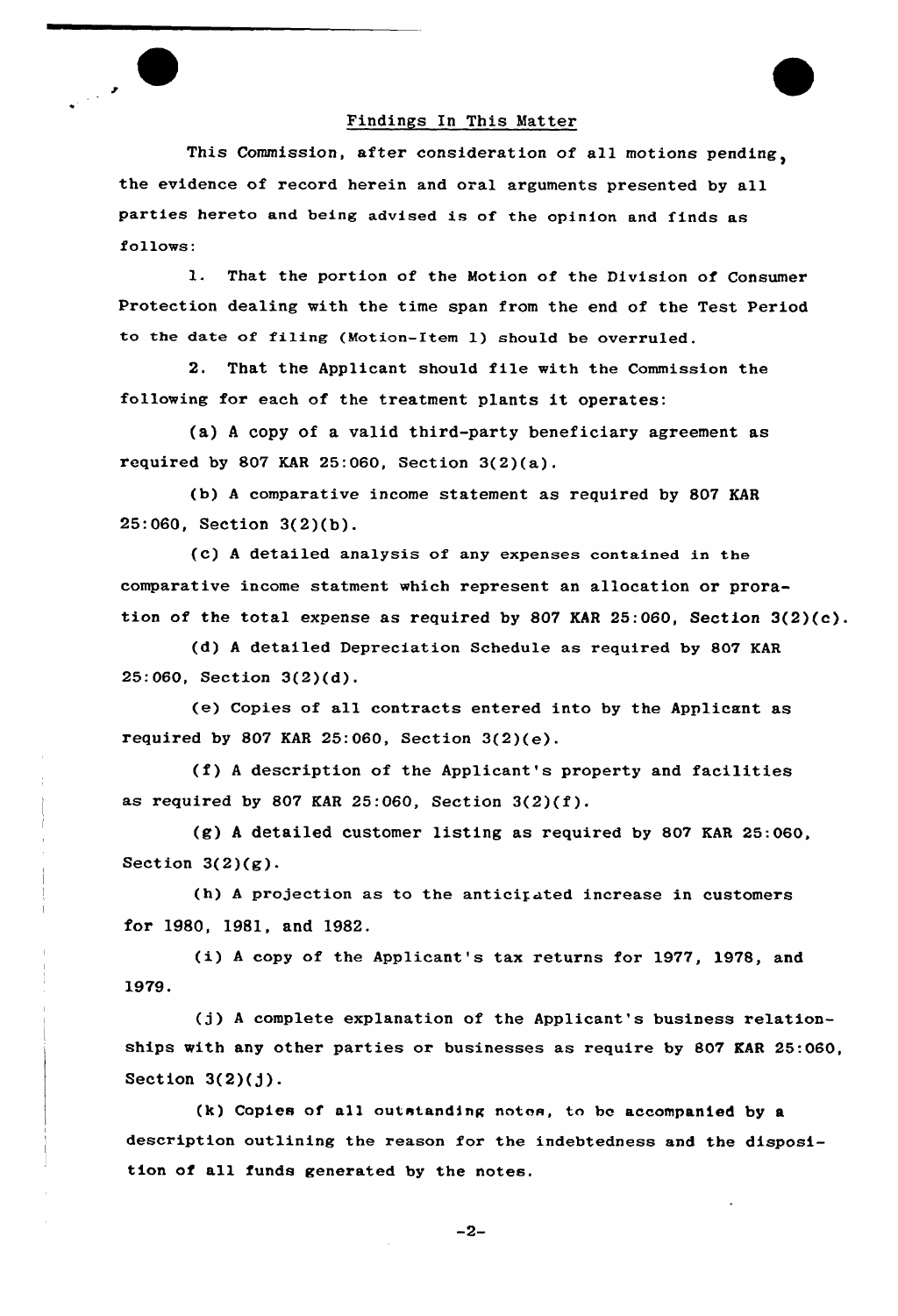3. That the Applicant should file with the Commission all of the information requested in Finding No. 2 for the Highland Club Estates Subdivision Sewage Treatment Plant which it operates in Graves County, Kentucky.

4. That those sections of intervenors Motions to Dismiss that are not addressed by this Order should be deferred and considered in future Orders of the Commission in this matter.

5. That the Applicant should file all information requested in this Order within thirty (30) days of the date of this Order.

6. That if the Applicant should fail to supply the information requested herein by May 21, 1980, this matter should be dismissed.

## Orders In This Matter

The Commission, on the basis of the matters hereinbefore set forth and the evidentiary record in this case:

HEREBY ORDERS that the portion of the Motion of the Division of Consumer protection dealing with the time span from the end of the Test Period to the date of filing (Notion-Item 1) is overruled.

IT IS FURTHER ORDERED that the Applicant shall file with the Commission the following for each of the treatment plants it operates..

(a) <sup>A</sup> copy of a valid third-party beneficiary agreement as required by 807 KAR 25:060, Section  $3(2)(a)$ .

(b) <sup>A</sup> comparative income statement as required by 807 KAR 25:060, Section  $3(2)(b)$ .

(c) <sup>A</sup> detailed analysis of any expenses contained in the comparative income statement which represent an allocation or proration of the total expense as required by 807 KAR 25:060, Section 3(2)(c).

(d) <sup>A</sup> detailed Depreciation Schedule as required by 807 KAR 25:060, Section 3(2)(d).

(e) Copies of all contracts entered into by the Applicant as required by 807 KAR 25:060, Section  $3(2)(e)$ .

(f) <sup>A</sup> description of the Applicant's property and facilities as required by 807 KAR 25:060, Section  $3(2)(f)$ .

(g) <sup>A</sup> detailed customer listing as required by 807 KAR 25:060, Section  $3(2)(g)$ .

(h) A projection as to the anticipated increase in customers for 1980, 1981, and 1982.

(i) <sup>A</sup> copy of the Applicant's tax returns for 1977, 1978, and 1979.